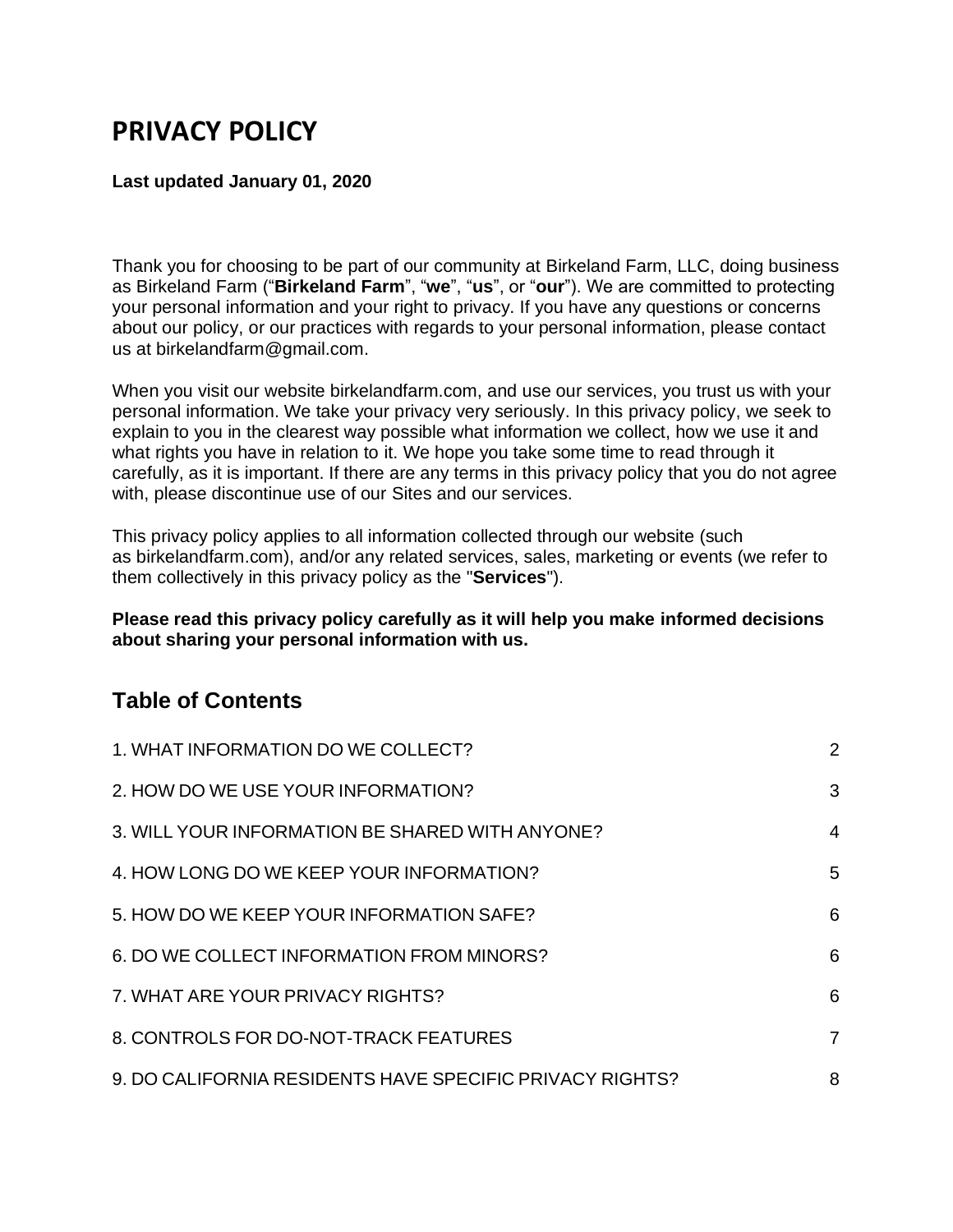### <span id="page-1-0"></span>**1. WHAT INFORMATION DO WE COLLECT?**

#### **Personal information you disclose to us**

*In Short:**We collect personal information that you provide to us.*

We collect personal information that you voluntarily provide to us when registering at the Services expressing an interest in obtaining information about us or our products and services, when participating in activities on the Services or otherwise contacting us.

The personal information that we collect depends on the context of your interactions with us and the Services, the choices you make and the products and features you use. The personal information we collect can include the following:

**Publicly Available Personal Information.** We collect first name, maiden name, last name, and nickname; current and former address; phone numbers; email addresses; and other similar data.

**Payment Data.** We collect data necessary to process your payment if you make purchases, such as your payment instrument number (such as a credit card number), and the security code associated with your payment instrument. All payment data is stored by Square. You may find their privacy policy link(s) here: [https://squareup.com/help/us/en/article/3796](https://squareup.com/help/us/en/article/3796-privacy-and-security) [privacy-and-security.](https://squareup.com/help/us/en/article/3796-privacy-and-security)

All personal information that you provide to us must be true, complete and accurate, and you must notify us of any changes to such personal information.

#### **Information automatically collected**

*In Short: Some information — such as IP address and/or browser and device characteristics — is collected automatically when you visit our Services.*

We automatically collect certain information when you visit, use or navigate the Services. This information does not reveal your specific identity (like your name or contact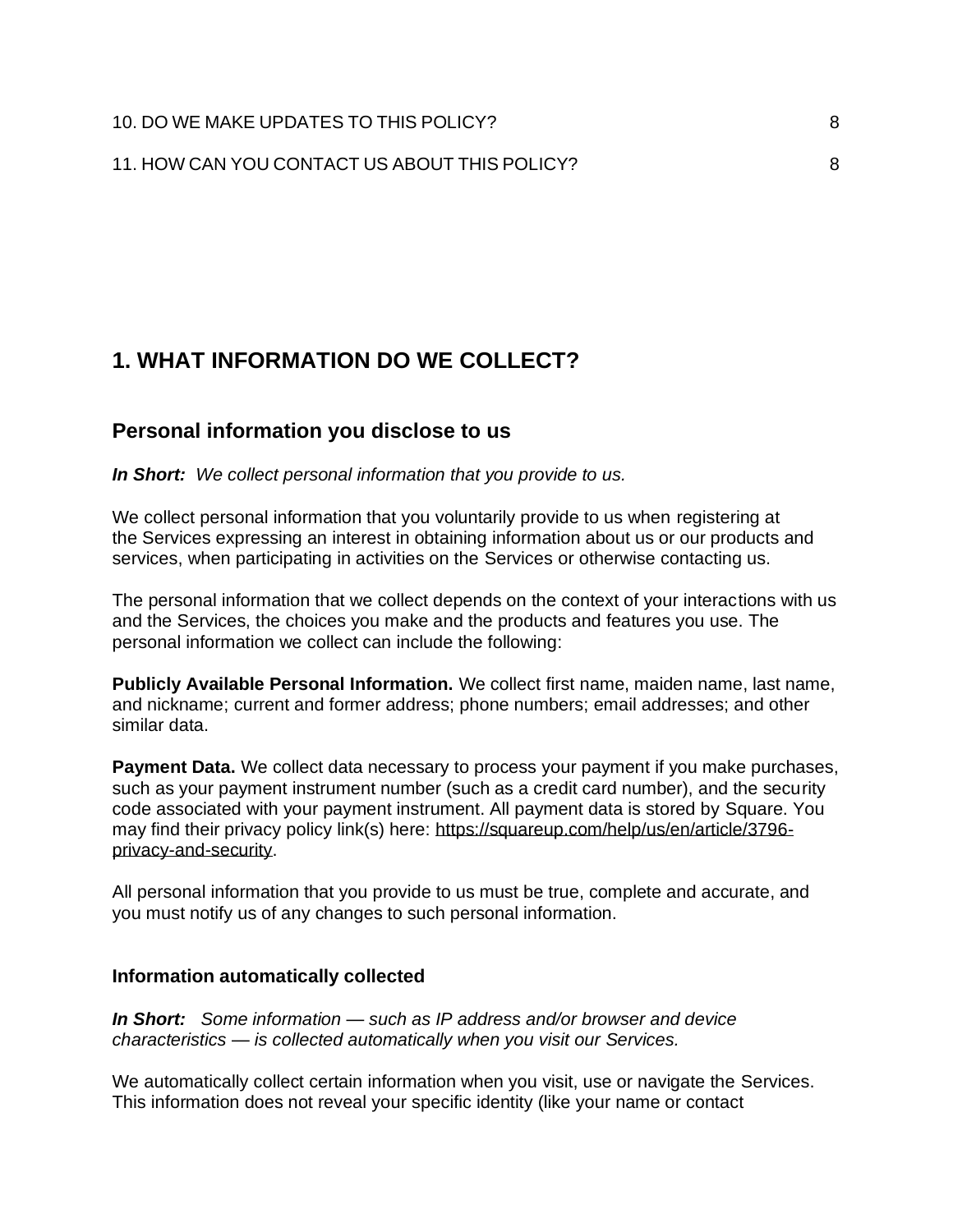information) but may include device and usage information, such as your IP address, browser and device characteristics, operating system, language preferences, referring URLs, device name, country, location, information about how and when you use our Services and other technical information. This information is primarily needed to maintain the security and operation of our Services, and for our internal analytics and reporting purposes.

# <span id="page-2-0"></span>**2. HOW DO WE USE YOUR INFORMATION?**

*In Short: We process your information for purposes based on legitimate business interests, the fulfillment of our contract with you, compliance with our legal obligations, and/or your consent.*

We use personal information collected via our Services for a variety of business purposes described below. We process your personal information for these purposes in reliance on our legitimate business interests, in order to enter into or perform a contract with you, with your consent, and/or for compliance with our legal obligations. We indicate the specific processing grounds we rely on next to each purpose listed below.

We use the information we collect or receive:

- **To facilitate account creation and logon process.** If you choose to link your account with us to a third party account (such as your Google or Facebook account), we use the information you allowed us to collect from those third parties to facilitate account creation and logon process for the performance of the contract.
- **To send you marketing and promotional communications.** We and/or our third party marketing partners may use the personal information you send to us for our marketing purposes, if this is in accordance with your marketing preferences. You can opt-out of our marketing emails at any time (see the ["WHAT ARE YOUR](https://app.termly.io/dashboard/website/388581/privacy-policy#privacyrights)  [PRIVACY RIGHTS"](https://app.termly.io/dashboard/website/388581/privacy-policy#privacyrights) below).
- **Fulfill and manage your orders.** We may use your information to fulfill and manage your orders, payments, returns, and exchanges made through the Services.
- **To post testimonials.** We post testimonials on our Services that may contain personal information. Prior to posting a testimonial, we will obtain your consent to use your name and testimonial. If you wish to update, or delete your testimonial, please contact us at birkelandfarm@gmail.com and be sure to include your name, testimonial location, and contact information.
- **Deliver targeted advertising to you.** We may use your information to develop and display content and advertising (and work with third parties who do so) tailored to your interests and/or location and to measure its effectiveness.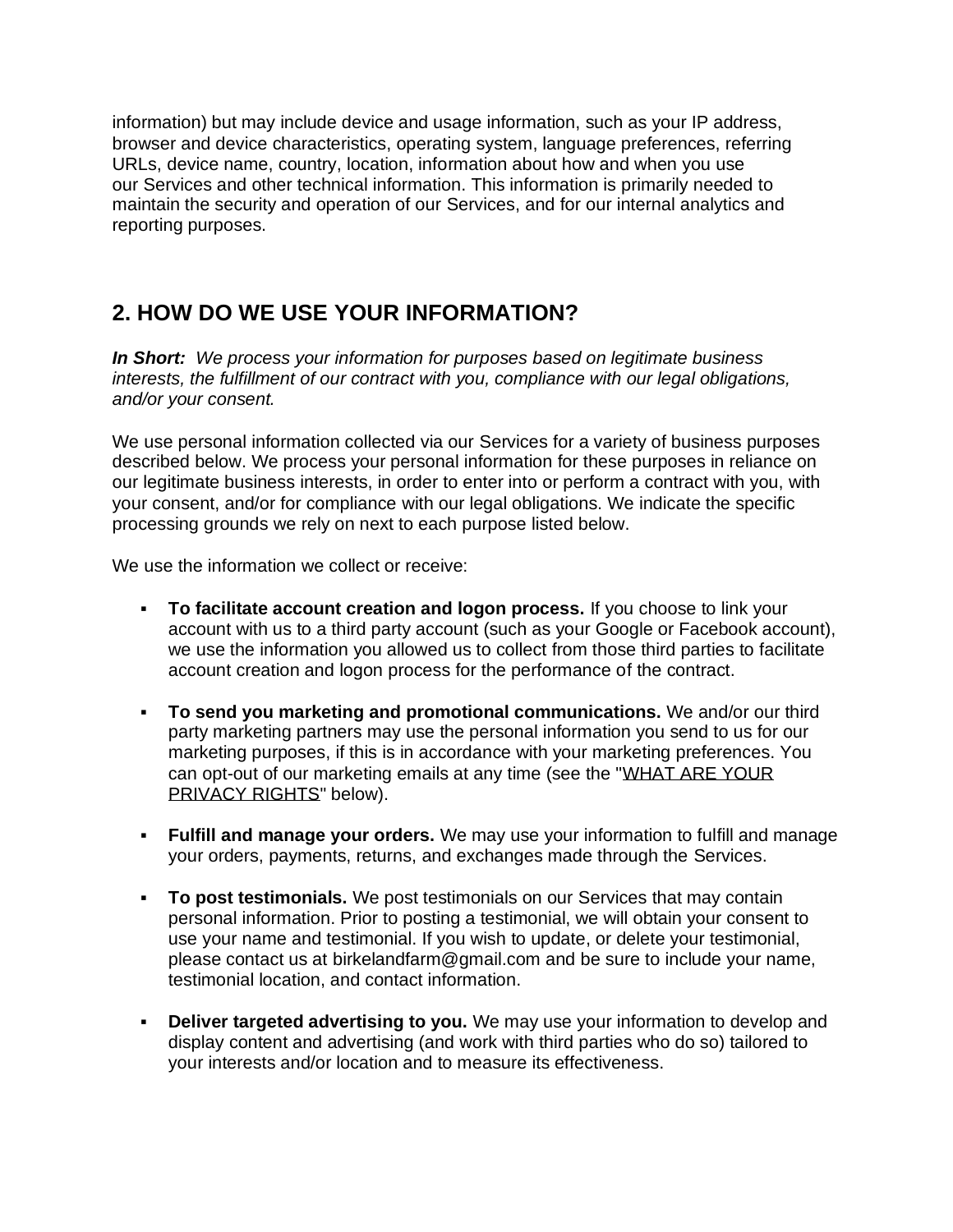- **Request Feedback.** We may use your information to request feedback and to contact you about your use of our Services.
- **To enable user-to-user communications.** We may use your information in order to enable user-to-user communications with each user's consent.
- **To enforce our terms, conditions and policies for Business Purposes, Legal Reasons and Contractual.**
- **To respond to legal requests and prevent harm.** If we receive a subpoena or other legal request, we may need to inspect the data we hold to determine how to respond.
- **To manage user accounts**. We may use your information for the purposes of managing our account and keeping it in working order.
- **To deliver services to the user.** We may use your information to provide you with the requested service.
- **To respond to user inquiries/offer support to users.** We may use your information to respond to your inquiries and solve any potential issues you might have with the use of our Services.
- **For other Business Purposes.** We may use your information for other Business Purposes, such as data analysis, identifying usage trends, determining the effectiveness of our promotional campaigns and to evaluate and improve our Services, products, marketing and your experience. We may use and store this information in aggregated and anonymized form so that it is not associated with individual end users and does not include personal information. We will not use identifiable personal information without your consent.

### <span id="page-3-0"></span>**3. WILL YOUR INFORMATION BE SHARED WITH ANYONE?**

*In Short: We only share information with your consent, to comply with laws, to provide you with services, to protect your rights, or to fulfill business obligations.*

We may process or share data based on the following legal basis:

- **Consent:** We may process your data if you have given us specific consent to use your personal information in a specific purpose.
- **Legitimate Interests:** We may process your data when it is reasonably necessary to achieve our legitimate business interests.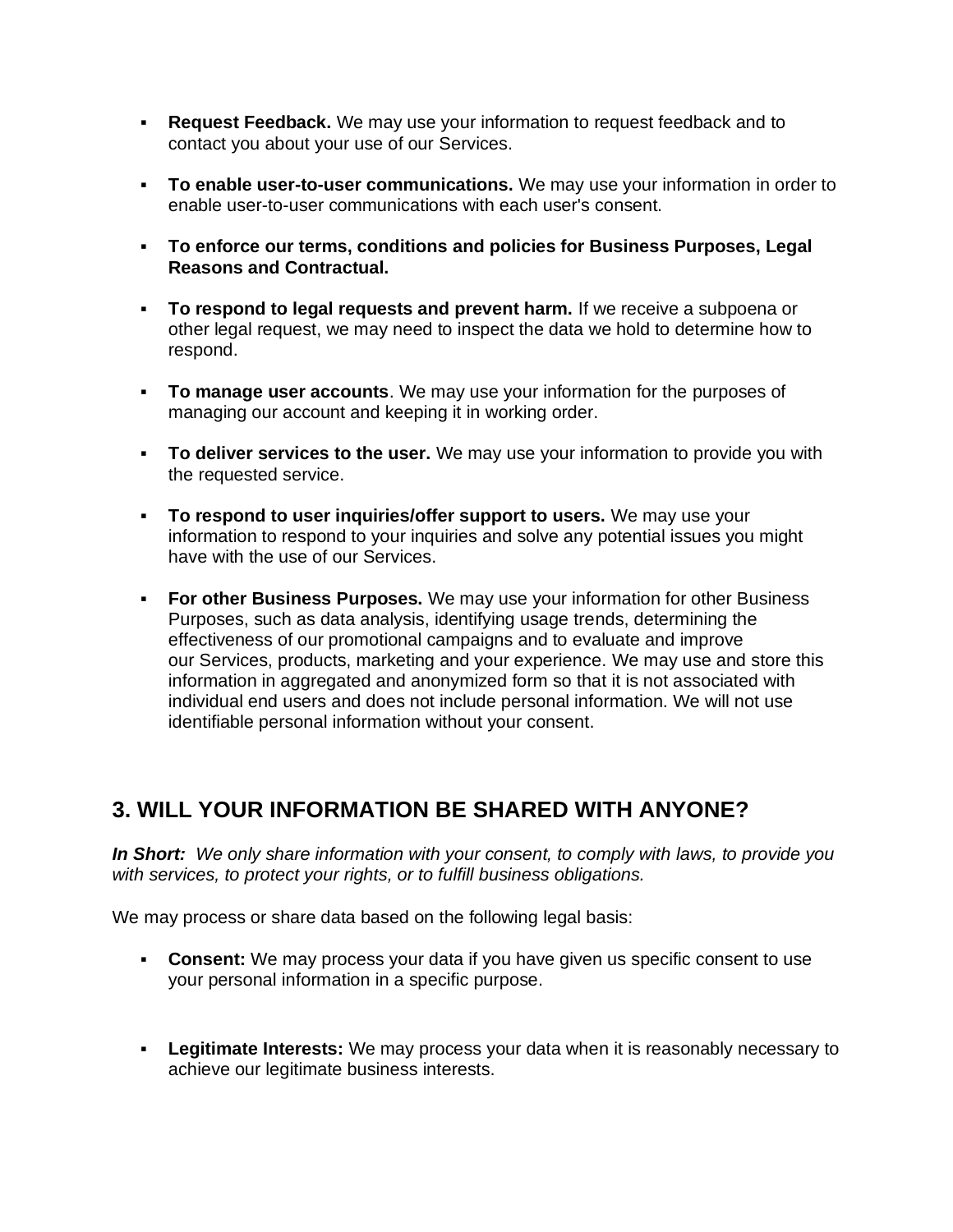- **Performance of a Contract:** Where we have entered into a contract with you, we may process your personal information to fulfill the terms of our contract.
- **Example 20 Legal Obligations:** We may disclose your information where we are legally required to do so in order to comply with applicable law, governmental requests, a judicial proceeding, court order, or legal process, such as in response to a court order or a subpoena (including in response to public authorities to meet national security or law enforcement requirements).
- **Vital Interests:** We may disclose your information where we believe it is necessary to investigate, prevent, or take action regarding potential violations of our policies, suspected fraud, situations involving potential threats to the safety of any person and illegal activities, or as evidence in litigation in which we are involved.

More specifically, we may need to process your data or share your personal information in the following situations:

- **Vendors, Consultants and Other Third-Party Service Providers.** We may share your data with third party vendors, service providers, contractors or agents who perform services for us or on our behalf and require access to such information to do that work. Examples include: payment processing, data analysis, email delivery, hosting services, customer service and marketing efforts. We may allow selected third parties to use tracking technology on the Services, which will enable them to collect data about how you interact with the Services over time. This information may be used to, among other things, analyze and track data, determine the popularity of certain content and better understand online activity. Unless described in this Policy, we do not share, sell, rent or trade any of your information with third parties for their promotional purposes.
- **EUSINESS Transfers.** We may share or transfer your information in connection with, or during negotiations of, any merger, sale of company assets, financing, or acquisition of all or a portion of our business to another company.
- **Third-Party Advertisers.** We may use third-party advertising companies to serve ads when you visit the Services. These companies may use information about your visits to our Website(s) and other websites that are contained in web cookies and other tracking technologies in order to provide advertisements about goods and services of interest to you.

#### <span id="page-4-0"></span>**4. HOW LONG DO WE KEEP YOUR INFORMATION?**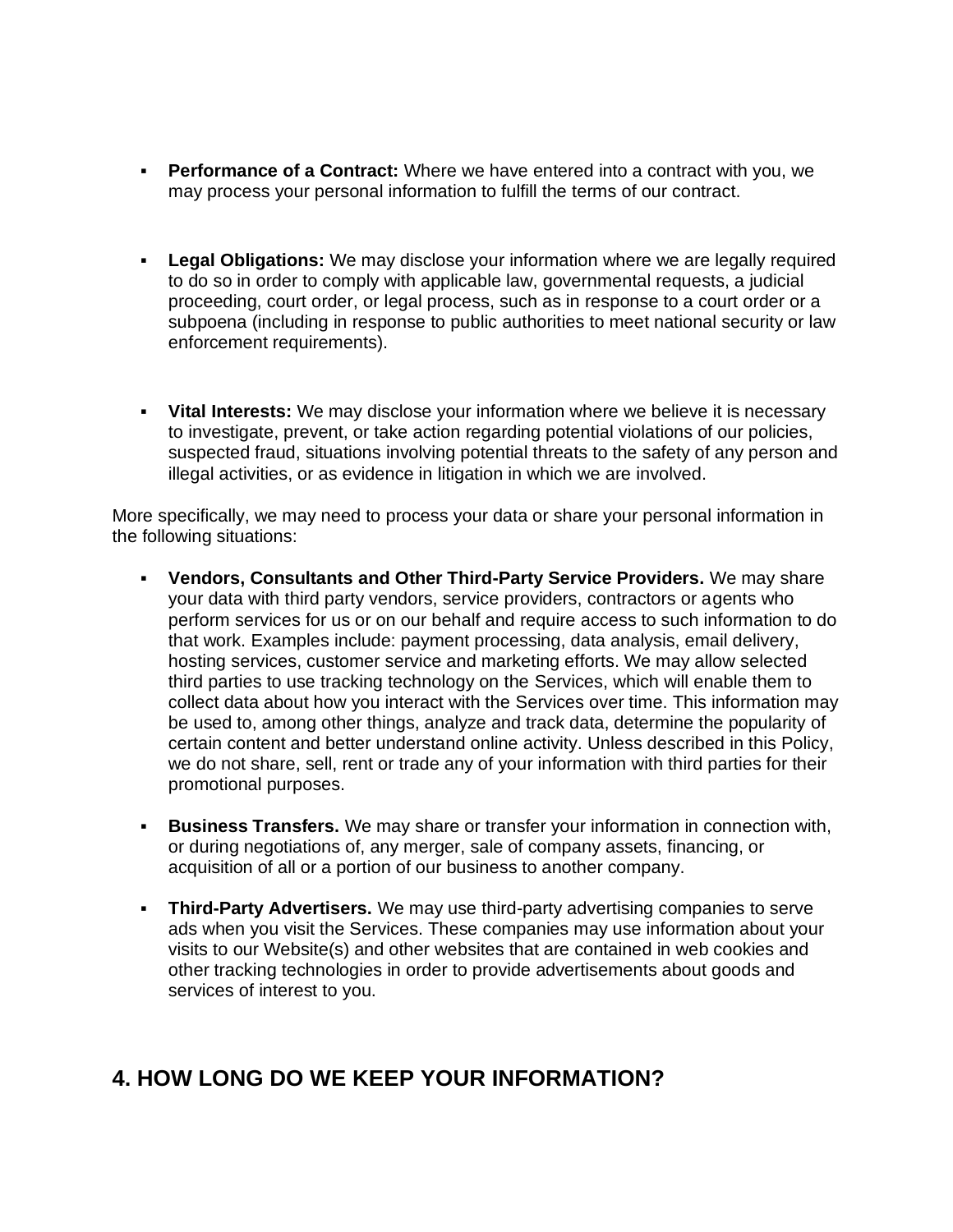*In Short: We keep your information for as long as necessary to fulfill the purposes outlined in this privacy policy unless otherwise required by law.*

We will only keep your personal information for as long as it is necessary for the purposes set out in this privacy policy, unless a longer retention period is required or permitted by law (such as tax, accounting or other legal requirements). No purpose in this policy will require us keeping your personal information for longer than the period of time in which users have an account with us.

When we have no ongoing legitimate business need to process your personal information, we will either delete or anonymize it, or, if this is not possible (for example, because your personal information has been stored in backup archives), then we will securely store your personal information and isolate it from any further processing until deletion is possible.

### <span id="page-5-0"></span>**5. HOW DO WE KEEP YOUR INFORMATION SAFE?**

*In Short: We aim to protect your personal information through a system of organizational and technical security measures.*

We have implemented appropriate technical and organizational security measures designed to protect the security of any personal information we process. However, please also remember that we cannot guarantee that the internet itself is 100% secure. Although we will do our best to protect your personal information, transmission of personal information to and from our Services is at your own risk. You should only access the services within a secure environment.

# <span id="page-5-1"></span>**6. DO WE COLLECT INFORMATION FROM MINORS?**

*In Short: We do not knowingly collect data from or market to children under 18 years of age.*

We do not knowingly solicit data from or market to children under 18 years of age. By using the Services, you represent that you are at least 18 or that you are the parent or guardian of such a minor and consent to such minor dependent's use of the Services. If we learn that personal information from users less than 18 years of age has been collected, we will deactivate the account and take reasonable measures to promptly delete such data from our records. If you become aware of any data we have collected from children under age 18, please contact us at birkelandfarm@gmail.com.

# <span id="page-5-2"></span>**7. WHAT ARE YOUR PRIVACY RIGHTS?**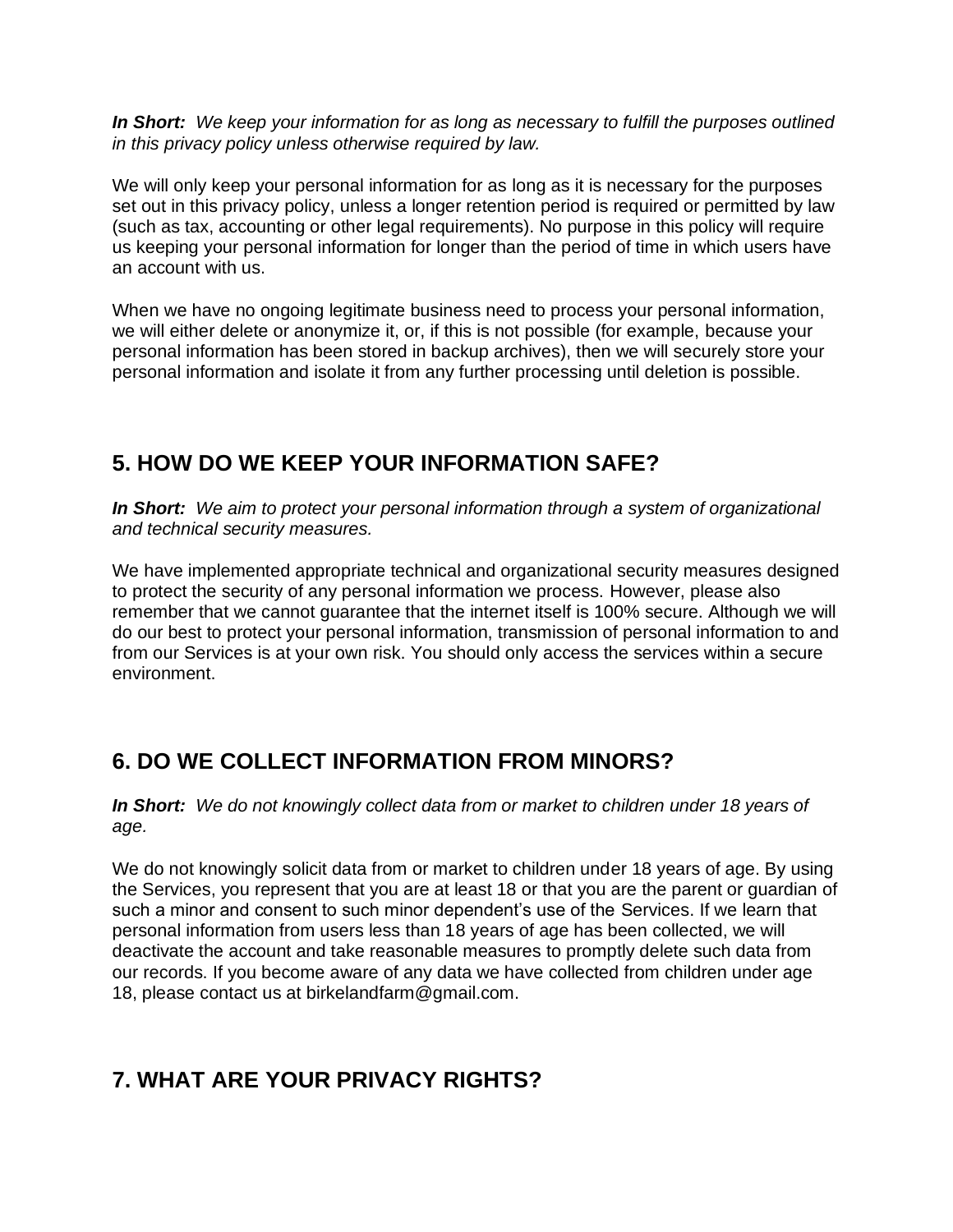#### *In Short: You may review, change, or terminate your account at any time.*

If you are resident in the European Economic Area and you believe we are unlawfully processing your personal information, you also have the right to complain to your local data protection supervisory authority. You can find their contact details here: [http://ec.europa.eu/justice/data-protection/bodies/authorities/index\\_en.htm.](http://ec.europa.eu/justice/data-protection/bodies/authorities/index_en.htm)

If you have questions or comments about your privacy rights, you may email us at birkelandfarm@gmail.com.

#### **Account Information**

If you would at any time like to review or change the information in your account or terminate your account, you can:



Upon your request to terminate your account, we will deactivate or delete your account and information from our active databases. However, some information may be retained in our files to prevent fraud, troubleshoot problems, assist with any investigations, enforce our Terms of Use and/or comply with legal requirements.

**Opting out of email marketing:** You can unsubscribe from our marketing email list at any time by clicking on the unsubscribe link in the emails that we send or by contacting us using the details provided below. You will then be removed from the marketing email list – however, we will still need to send you service-related emails that are necessary for the administration and use of your account. To otherwise opt-out, you may:

■ Contact us using the contact information provided.

# <span id="page-6-0"></span>**8. CONTROLS FOR DO-NOT-TRACK FEATURES**

Most web browsers and some mobile operating systems and mobile applications include a Do-Not-Track ("DNT") feature or setting you can activate to signal your privacy preference not to have data about your online browsing activities monitored and collected. No uniform technology standard for recognizing and implementing DNT signals has been finalized. As such, we do not currently respond to DNT browser signals or any other mechanism that automatically communicates your choice not to be tracked online. If a standard for online tracking is adopted that we must follow in the future, we will inform you about that practice in a revised version of this privacy policy.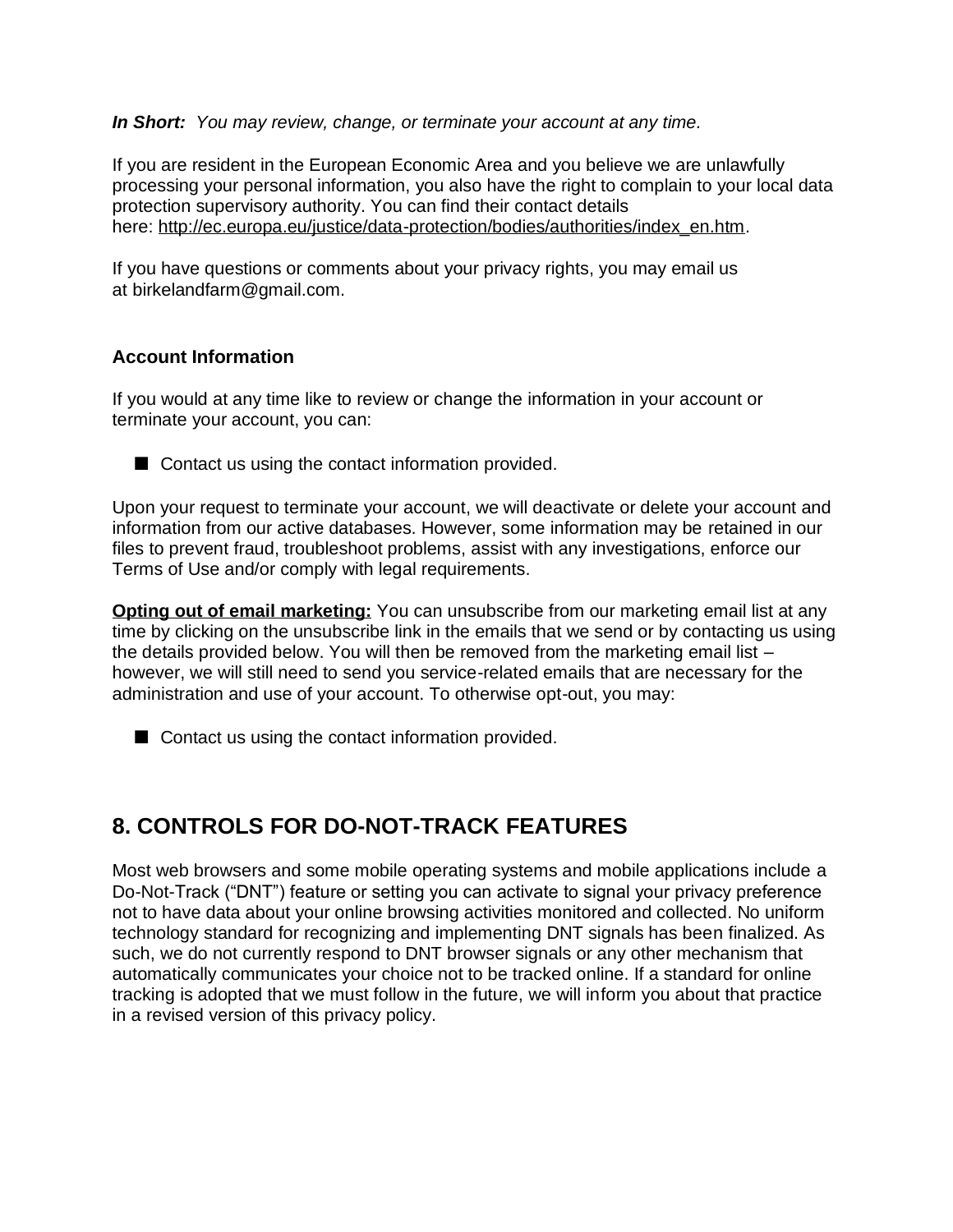### <span id="page-7-0"></span>**9. DO CALIFORNIA RESIDENTS HAVE SPECIFIC PRIVACY RIGHTS?**

*In Short: Yes, if you are a resident of California, you are granted specific rights regarding access to your personal information.*

California Civil Code Section 1798.83, also known as the "Shine The Light" law, permits our users who are California residents to request and obtain from us, once a year and free of charge, information about categories of personal information (if any) we disclosed to third parties for direct marketing purposes and the names and addresses of all third parties with which we shared personal information in the immediately preceding calendar year. If you are a California resident and would like to make such a request, please submit your request in writing to us using the contact information provided below.

If you are under 18 years of age, reside in California, and have a registered account with the Services, you have the right to request removal of unwanted data that you publicly post on the Services. To request removal of such data, please contact us using the contact information provided below, and include the email address associated with your account and a statement that you reside in California. We will make sure the data is not publicly displayed on the Services, but please be aware that the data may not be completely or comprehensively removed from our systems.

# <span id="page-7-1"></span>**10. DO WE MAKE UPDATES TO THIS POLICY?**

*In Short: Yes, we will update this policy as necessary to stay compliant with relevant laws.*

We may update this privacy policy from time to time. The updated version will be indicated by an updated "Revised" date and the updated version will be effective as soon as it is accessible. If we make material changes to this privacy policy, we may notify you either by prominently posting a notice of such changes or by directly sending you a notification. We encourage you to review this privacy policy frequently to be informed of how we are protecting your information.

# <span id="page-7-2"></span>**11. HOW CAN YOU CONTACT US ABOUT THIS POLICY?**

If you have questions or comments about this policy, you may email us at birkelandfarm@gmail.com or by post to:

Birkeland Farm, LLC 1327 SE Tacoma St Ste 320 PORTLAND, OR 97202 United States